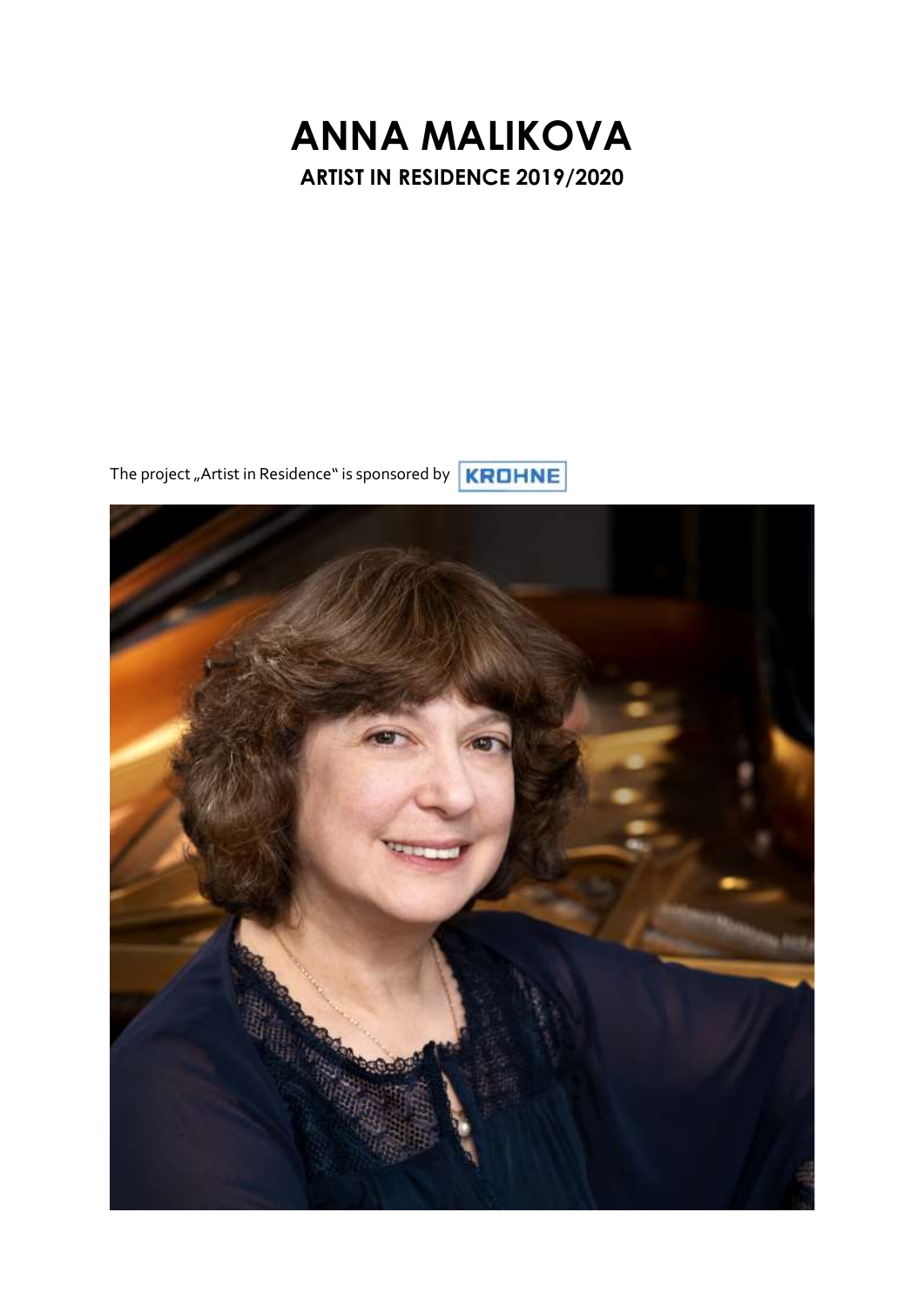# **Youth in Usbekistan**

Each year in September the ARD Competition in Munich attracts crowds of young singers and instrumentaslists. The ARD Competition is something like the Olympics of the international music scene. To be the winner here is something like knighthood: a victory in Munich can open the doors to an international career. However, by tradition the juries are very restrictive with first prizes – it happens more than often, that they are not awarded. In September 1993 the Usbek pianist Anna Malikova faces the international field of competitors. Round after round judges and audiences are enchanted – and by an exceptional performance with Chopin's e minor concerto in the final round she is able to elicit from the jury the desired trophy. For 9 years after her no further 1<sup>st</sup> Prize was awarded.

Change of scene. Meerbusch near Dusseldorf, February 2019. Anna Malikova invited for the interview to her comfortable home. On the table: a rich selection of cakes. The pianist's husband offers oriental coffee from a copper can, with a smell of cinnamon; he is a professional cellist and worked many years as artistic director of one of the big piano manufacturers. The list of questions stays aside, instead Anna Malikova begins to chat relaxed about her youth in Tashkent in Usbekistan, about the severe system of music education in the former Soviet Union, about happy moments in the arts and problems of all kinds in daily life.

Actually she wanted to become a ballerina – among young girls not really a rare wish for a profession. However her parents, musicians themselves, had different ideas for her future. Her mother told her cunningly, that she would first need to play the music before being able dancing to it. The trick functioned: Anna began playing the piano, she liked it and made quick progress – and her ballet plans were not further discussed.

Once young talents were discovered, the soviet system had a strong educational grip on them – this also was the case in the former republics at the periphery of the union. When Anna Malikova was only 14 years old, she got the chance to be accepted at Central Music School in Moscow, an elite institute for talented children, which is attached to Tchaikovsky Conservatory. Of course it was a difficult step to leave the warmth of her family and change it for a life at the boarding school, especially for a girl of 14 years. However it was an undeniable offer, which would not present itself a second time. Therefore Anna boarded a flight to Moscow in August 1979.

## **Under the spell of a legend**

Lev Naumov was a legendary pedagogue, who worked over a period of 50 years at Tchaikovsky Conservatory, he was a personality of epochal rank. Unfortunately he could not at once take the newcomer from Tashkent into his class: "I had to wait a whole year to enter his class", as Anna Malikova recalls. "But after our first meeting it was clear to me, that I would not study with anybody else." What made his teaching so special? "There were a lot of things. He was representing the great Russian school, being himself student and assistant of Heinrich Neuhaus. Pianism was not the most important thing; Naumov knew the whole music history, he could draw parallel lines with symphonic music and operas and, in doing so, created musical imagination". Naumov had early given up his own performing activities, which proved to be very fortunate for his students: "I was studying altogether 12 years with Naumov. There were never pauses like with other professors, who went on long concert tours and left their assistants continue the teaching. But the most important thing was: he never repeated himself. Even if I brought him a Chopin sonata 20 times, he always found new ideas and stimulation".

After several years in Naumov's class Anna Malikova was ready to take part in big international competitions. But for this the former Soviet Union had stringent requirements: the system selected in a number of regional auditions until a few fortunate contestants were found – and those were then sent abroad, being provided all necessary financial support. "It was a brutal selection. You had to have your repertory ready half a year in advance, in order to have a chance of being sent".

Accordingly the pressure of expectation was very high, which was heavy on the shoulders of the small selected group. Who came back without a prize would feel how it was to return without fulfilling big hopes. Who on the other side was successful had chances to be again on the squad – like Anna Malikova, who was awarded prizes in Oslo (1988), Warsaw (1990) and Sydney (1992). However she always got only the  $5^{th}$  Prize – for the young pianist it became over the years something like a curse.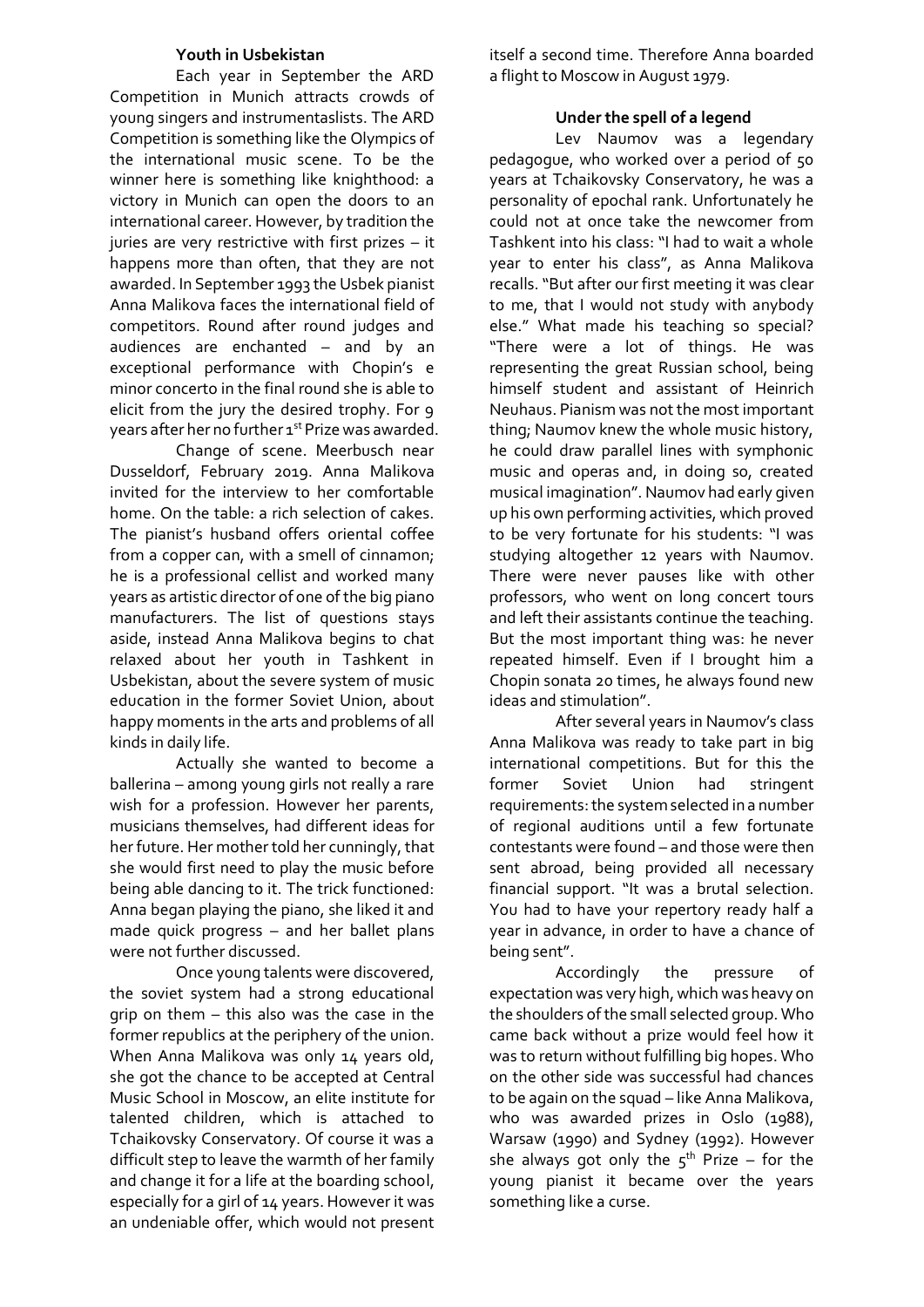## **From Moskva to Rhine**

After the implosion of the Soviet Union times of support by the government came to an end, but also those of paternalism by the state. After the disintegration of the soviet republics, the centrally organized competition tourism was over. 1993 Anna Malikova went to Munich on her own – and succeeded in a glamorous way to break the "curse" of the fifth prizes. After this she eventually decided to finish with competitions, "they were never really my thing".

Anna Malikova had already finished her studies with Lev Naumov before Munich, she was at the time working as assistant of her great teacher and mentor at Tchaikovsky Conservatory. In earlier times her further path would have been determined: after several years as assistant she would have been itassistant professor, received her own class and eventually would have been appointed professor. But with the change of times this system became fragile. For Anna Malikova this did not become apparent with her artistic work, however the overall economic situation changed to the worse. "During my student years you could buy everything in Moscow, which was however different in the republics. Sometimes I brought for instance shampoo or even meat to Tashkent. But then, after 1991, everything was suddenly different. There was nothing in the shops, the showcases were empty. You had to line up hours to buy meat or cheese. Now it was the contrary: my mother sent me food from Tashkent to Moscow".

The old structures of music life were still functioning for a while. Anna Malikova was appointed member of the "Philharmony", the concert organisation of the Ministry of Culture, which sent musicians everywhere and to the most remote places of Siberia. Anna Malikova was still relatively well off, because of her good reputation and her position at the conservatory – anyway better off than many others, who out of resignation left Russia. Her reasons to leave 1996 were not artistically motivated but personal: Anna Malikova became friends with a sophisticated musician, who through his work in the piano industry was well connected to Tchaikovsky Conservatory. Lev Naumov gave his blessing: "Him you can marry, he is ok". Anna Malikova broke down her tents at Moskva river and followed her future husband to the Rhine. Of course she took a photo of Naumov with her, whom she is worshipping like a father until today. 2005 the great pedagogue died – in Meerbusch his picture is still on the wall above the piano.

## **A new life**

After the victory in Munich the doors of concert halls worldwide were open to Anna Malikova. However, together with big chances came heavy burdens. "I had to prepare a lot of repertory on short notice. I could not always play what I wanted: one concert organizer wanted to have Chopin, another one Schubert". On top of that was the pressure of forging the iron while it's hot, as the big competitions are all the time producing new prizewinners. After moving to the west connections to her homeland were still in function for a while, but eventually they dried out: out of sight, out of mind. A natural development.

However, Anna Malikova was able to establish herself on European concert stages; additionally she went frequently on tours to the Americas and Asian countries. Furthermore she released a great number of CDs and is giving masterclasses all over the world, passing her great knowledge and traditions of the Russian piano school on to the next generation. However, Anna Malikova could for years not really decide to take on a permanent teaching position. "After the years in Moscow I did not want to teach at a conservatory. If you do this seriously and honestly, you have to invest a lot of time, which you can not use for practice. I can not work very well under pressure or when I am tired". But some time ago she changed her mind anyway: "Sometimes you meet very talented young people in masterclasses and it is a special joy if you can help them. But then, if at all, you see them again only after a year or so; this makes it difficult to efficiently give them direction. And then they are asking: don't you have somewhere your class? I began to think, that with my performing experience I could possibly influence young pianists in a different way, compared to teachers who are not permanently on stage". When at the University of Music and Performing Arts in Vienna there was a vacancy for a new professor, she gave it a try – and was successful. In October 2018 she began with her teaching position at the Austrian music metropolis.

#### **Unpretentious truthfulness**

Anna Malikova is closely associated with Duisburg Philharmonic Orchestra since their common tour to China in September 2007. The six concerts in Shanghai, Hangzhou, Nanjing, Wuhan and Beijing were an artistic and human good experience for both sides –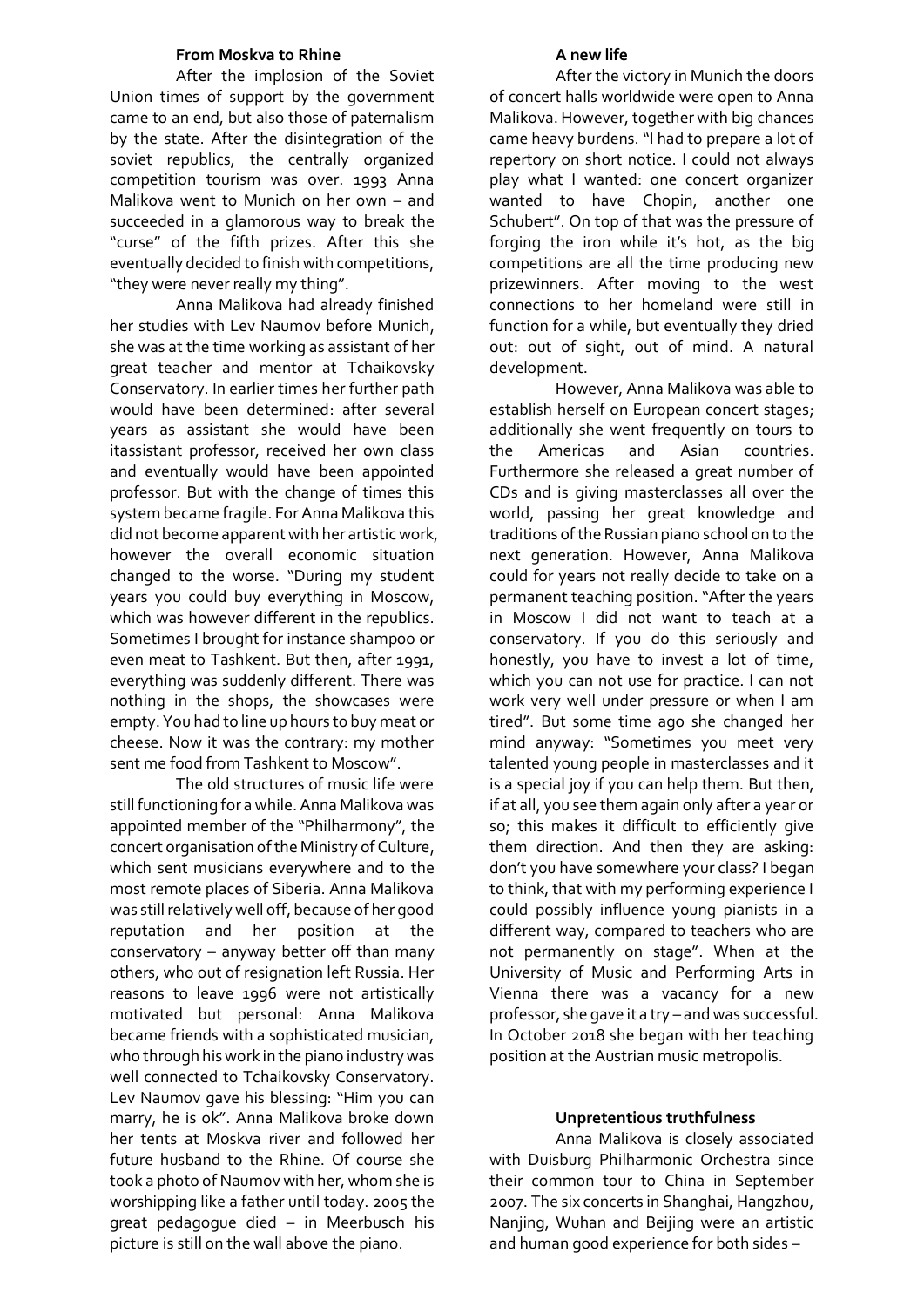